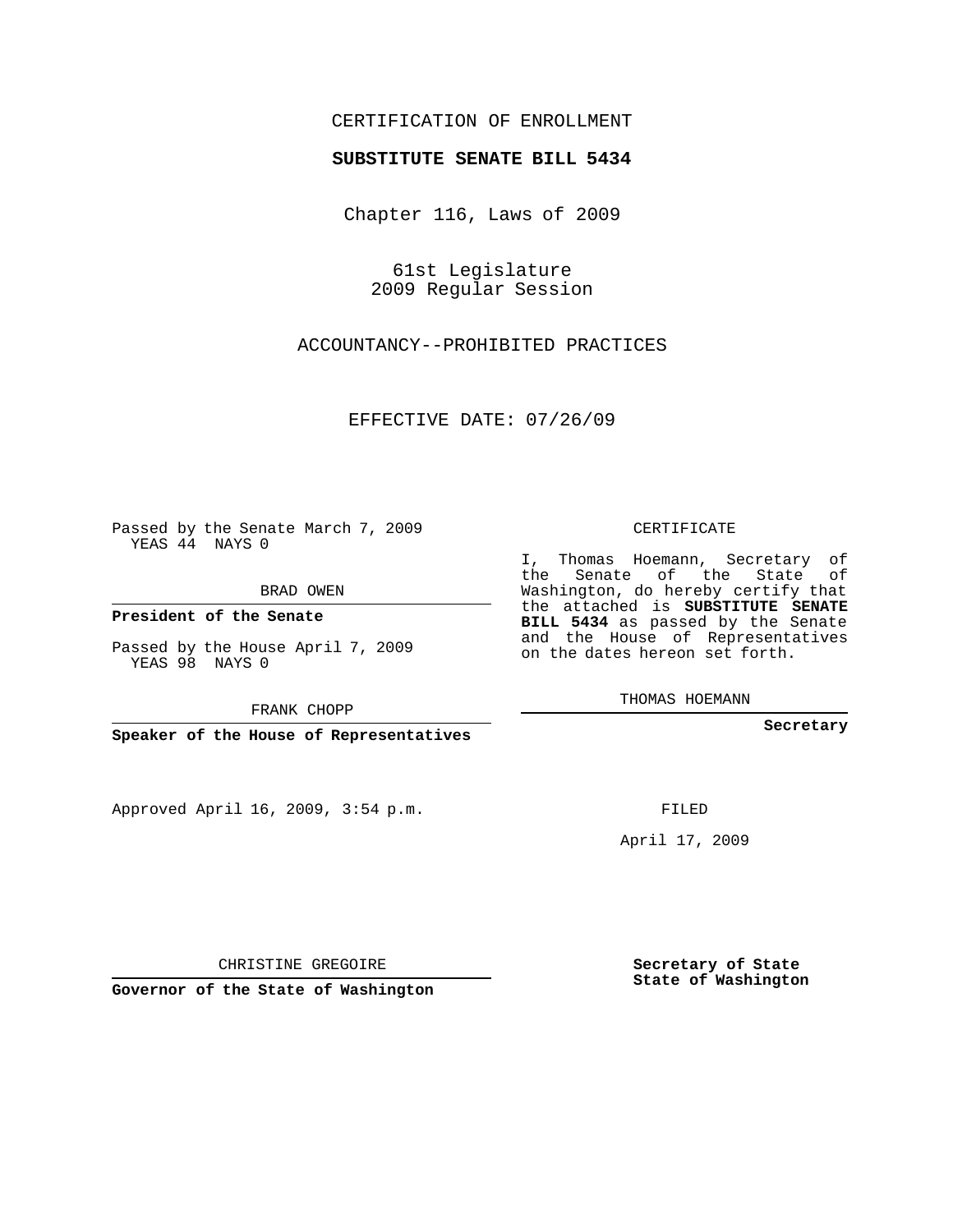## **SUBSTITUTE SENATE BILL 5434** \_\_\_\_\_\_\_\_\_\_\_\_\_\_\_\_\_\_\_\_\_\_\_\_\_\_\_\_\_\_\_\_\_\_\_\_\_\_\_\_\_\_\_\_\_

\_\_\_\_\_\_\_\_\_\_\_\_\_\_\_\_\_\_\_\_\_\_\_\_\_\_\_\_\_\_\_\_\_\_\_\_\_\_\_\_\_\_\_\_\_

Passed Legislature - 2009 Regular Session

## **State of Washington 61st Legislature 2009 Regular Session**

**By** Senate Labor, Commerce & Consumer Protection (originally sponsored by Senators Marr, Holmquist, Kohl-Welles, and Shin; by request of State Board of Accountancy)

READ FIRST TIME 02/11/09.

 AN ACT Relating to prohibited practices in accountancy; and amending RCW 18.04.345.

BE IT ENACTED BY THE LEGISLATURE OF THE STATE OF WASHINGTON:

 **Sec. 1.** RCW 18.04.345 and 2008 c 16 s 5 are each amended to read as follows:

 (1) No individual may assume or use the designation "certified public accountant-inactive" or "CPA-inactive" or any other title, designation, words, letters, abbreviation, sign, card, or device tending to indicate that the individual is a certified public accountant-inactive or CPA-inactive unless the individual holds a certificate. Individuals holding only a certificate may not practice public accounting.

 (2) No individual may hold himself or herself out to the public or assume or use the designation "certified public accountant" or "CPA" or any other title, designation, words, letters, abbreviation, sign, card, or device tending to indicate that the individual is a certified public accountant or CPA unless the individual qualifies for the privileges authorized by RCW 18.04.350(2) or holds a license under RCW 18.04.105 and 18.04.215.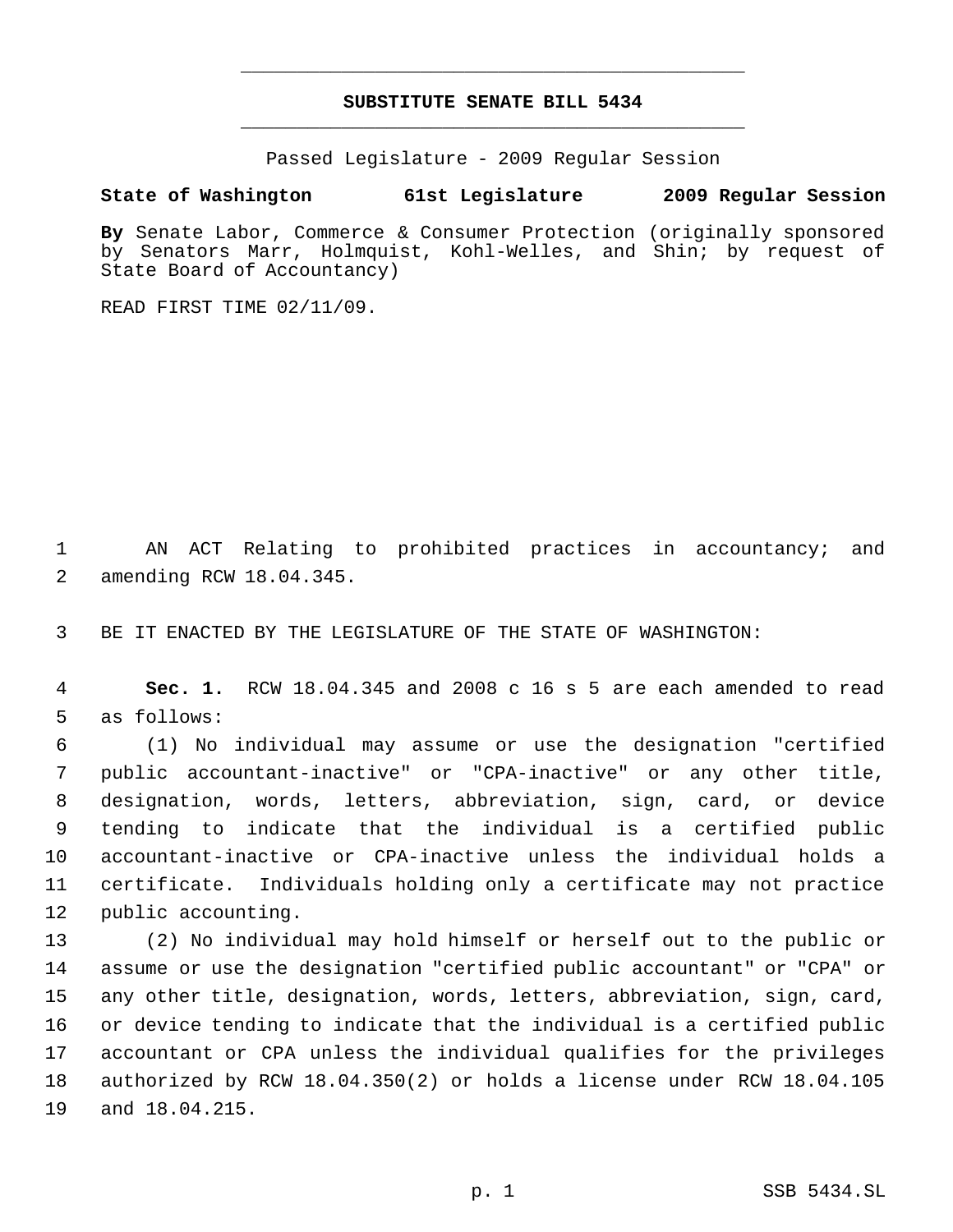1 (3) No firm with an office in this state may ((practice public 2 accounting in this state)) perform or offer to perform attest services as defined in RCW 18.04.025(1) or compilation services as defined in 4 RCW 18.04.025(6) or assume or use the designation "certified public accountant" or "CPA" or any other title, designation, words, letters, abbreviation, sign, card, or device tending to indicate that the firm is composed of certified public accountants or CPAs, unless the firm is licensed under RCW 18.04.195 and all offices of the firm in this state 9 are maintained and registered under RCW 18.04.205. This subsection 10 does not limit the services permitted under RCW 18.04.350(10) by persons not required to be licensed under this chapter.

 (4) No firm may perform the services defined in RCW 18.04.025(1) (a), (c), or (d) for a client with its home office in this state unless the firm is licensed under RCW 18.04.195, renews the firm license as required under RCW 18.04.215, and all offices of the firm in this state are maintained and registered under RCW 18.04.205.

 (5) No individual, partnership, limited liability company, or corporation offering public accounting services to the public may hold himself, herself, or itself out to the public, or assume or use along, or in connection with his, hers, or its name, or any other name the title or designation "certified accountant," "chartered accountant," "licensed accountant," "licensed public accountant," "public accountant," or any other title or designation likely to be confused with "certified public accountant" or any of the abbreviations "CA," "LA," "LPA," or "PA," or similar abbreviations likely to be confused with "CPA."

 (6) No licensed firm may operate under an alias, a firm name, title, or "DBA" that differs from the firm name that is registered with the board.

 (7) No individual with an office in this state may sign, affix, or associate his or her name or any trade or assumed name used by the individual in his or her business to any report prescribed by professional standards unless the individual holds a license to practice under RCW 18.04.105 and 18.04.215, a firm holds a license under RCW 18.04.195, and all of the individual's offices in this state are registered under RCW 18.04.205.

(8) No individual licensed in another state may sign, affix, or